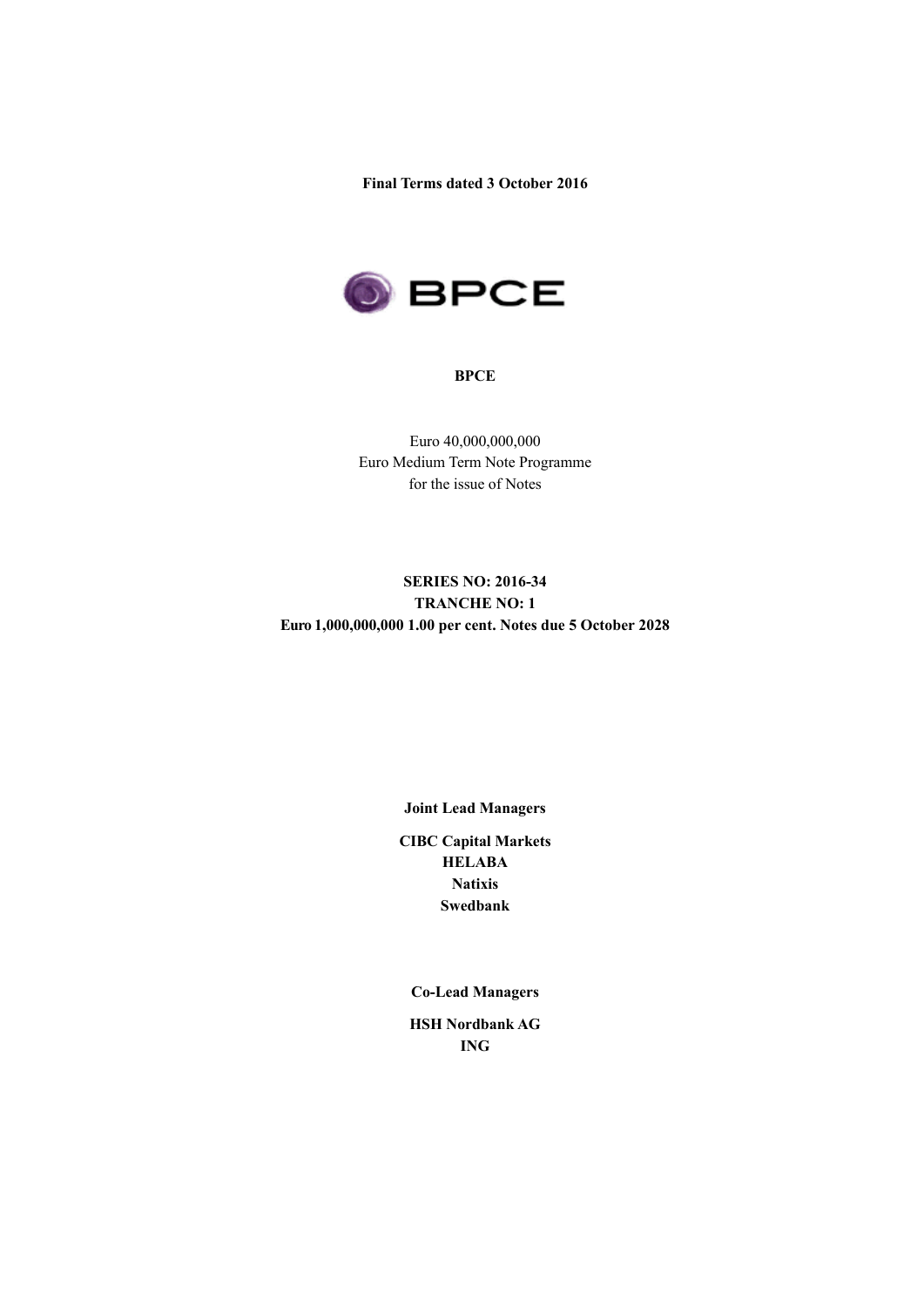#### **PART A – CONTRACTUAL TERMS**

Terms used herein shall be deemed to be defined as such for the purposes of the Conditions (the "**Conditions**") set forth in the base prospectus dated 18 November 2015 which received visa n°15-588 from the *Autorité des marchés financiers* (the "**AMF**") on 18 November 2015 (the "**Base Prospectus**") and the supplements to the Base Prospectus dated 29 February 2016, 5 April 2016, 19 May 2016, 9 August 2016 and 6 September 2016 which respectively received from the AMF visa n°16-062 on 29 February 2016, visa n°16-118 on 5 April 2016, visa n°16-186 on 19 May 2016, visa n°16-390 on 9 August 2016 and visa n°16- 416 on 6 September 2016 (the "**Base Prospectus Supplements**") which together constitute a base prospectus for the purposes of the Prospectus Directive (Directive 2003/71/EC), as amended (the "**Prospectus Directive**").

This document constitutes the Final Terms of the Notes described herein for the purposes of Article 5.4 of the Prospectus Directive and must be read in conjunction with such Base Prospectus as so supplemented. Full information on the Issuer and the offer of the Notes is only available on the basis of the combination of these Final Terms and the Base Prospectus as so supplemented. The Base Prospectus and the Base Prospectus Supplements are available for viewing at the office of the Fiscal Agent or each of the Paying Agents and on the website of the AMF (www.amf-france.org) and copies may be obtained from BPCE, 50 avenue Pierre Mendès-France, 75013 Paris, France.

| 1              | Issuer:                             | <b>BPCE</b>                                                                                                                                                        |  |  |
|----------------|-------------------------------------|--------------------------------------------------------------------------------------------------------------------------------------------------------------------|--|--|
| $\overline{2}$ | (i)<br>Series Number:               | 2016-34                                                                                                                                                            |  |  |
|                | Tranche Number:<br>(ii)             | 1                                                                                                                                                                  |  |  |
| 3              | Specified Currency or Currencies:   | Euro                                                                                                                                                               |  |  |
| 4              | <b>Aggregate Nominal Amount:</b>    |                                                                                                                                                                    |  |  |
|                | Series:<br>(i)                      | Euro 1,000,000,000                                                                                                                                                 |  |  |
|                | (ii)<br>Tranche:                    | Euro 1,000,000,000                                                                                                                                                 |  |  |
| 5              | <b>Issue Price:</b>                 | 99.529 per cent. of the Aggregate Nominal<br>Amount                                                                                                                |  |  |
| 6              | Specified Denomination:             | Euro 100,000                                                                                                                                                       |  |  |
| 7              | Issue Date:<br>(i)                  | 5 October 2016                                                                                                                                                     |  |  |
|                | Interest Commencement Date:<br>(ii) | <b>Issue Date</b>                                                                                                                                                  |  |  |
| 8              | <b>Interest Basis:</b>              | 1.00 per cent. Fixed Rate<br>(further particulars specified below)                                                                                                 |  |  |
| 9              | Maturity Date:                      | 5 October 2028                                                                                                                                                     |  |  |
| 10             | Redemption Basis:                   | Subject to any purchase and cancellation<br>or early redemption, the Notes will be<br>redeemed on the Maturity Date<br>at<br>100 per cent. of their nominal amount |  |  |
| 11             | Change of Interest Basis:           | Not Applicable                                                                                                                                                     |  |  |
| 12             | Put/Call Options:                   | Not Applicable                                                                                                                                                     |  |  |
| 13             | Status of the Notes:<br>(i)         | <b>Senior Notes</b>                                                                                                                                                |  |  |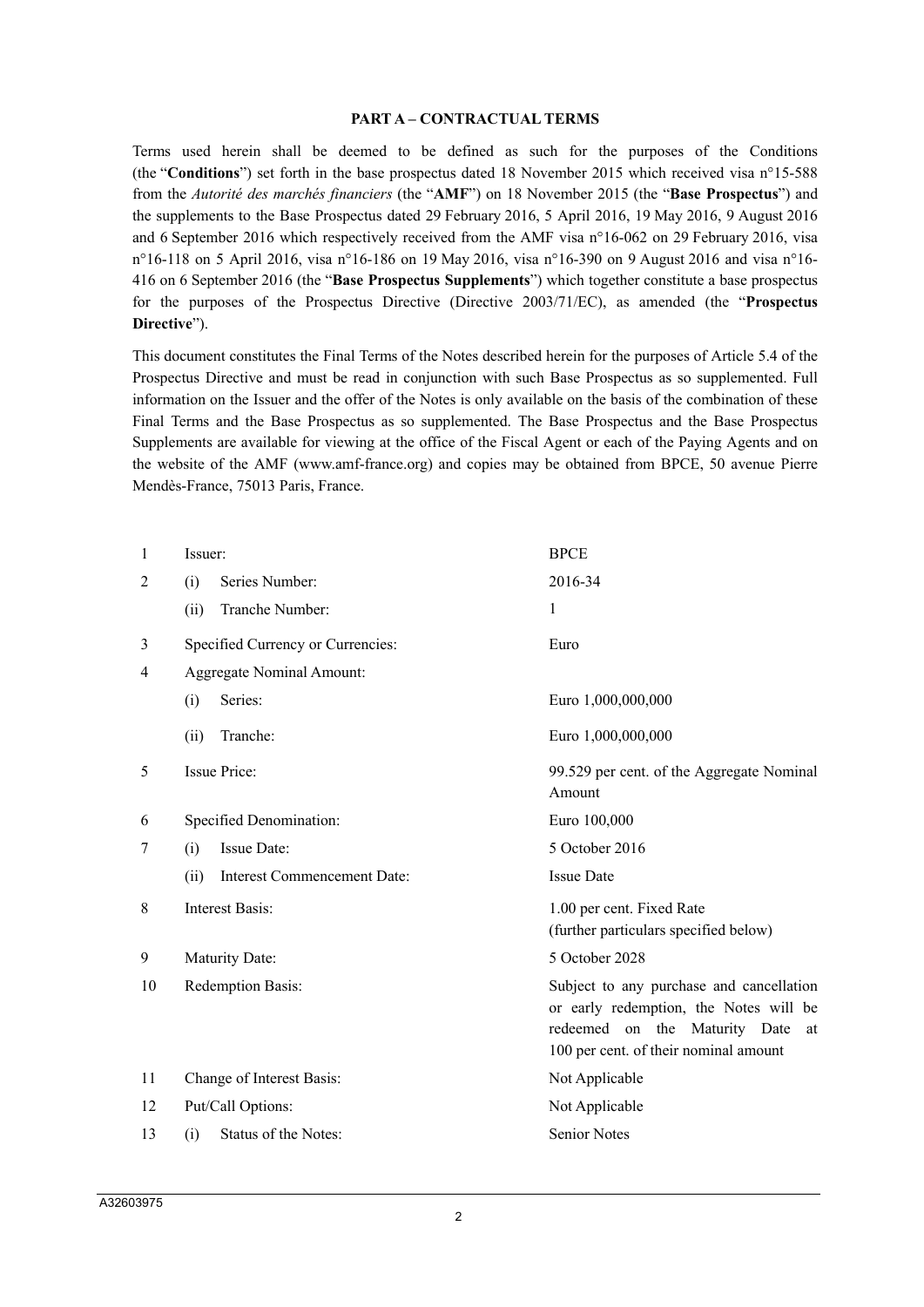| (ii) | Dates of the corporate authorisations for issuance |  |
|------|----------------------------------------------------|--|
|      | of Notes obtained:                                 |  |

Decision of the *Directoire* of the Issuer dated 25 April 2016 and decision of Mr. Jean-Philippe Berthaut, Head of Group Funding, dated 21 September 2016

## **PROVISIONS RELATING TO INTEREST (IF ANY) PAYABLE**

| 14 | <b>Fixed Rate Note Provisions</b>                                                                                                                          | Applicable                                                                           |
|----|------------------------------------------------------------------------------------------------------------------------------------------------------------|--------------------------------------------------------------------------------------|
|    | Rate of Interest:<br>(i)                                                                                                                                   | 1.00 per cent. per annum payable annually<br>in arrear on each Interest Payment Date |
|    | Resettable:<br>(ii)                                                                                                                                        | Not Applicable                                                                       |
|    | (iii) Interest Payment Dates:                                                                                                                              | 5 October in each year commencing on<br>5 October 2017                               |
|    | (iv) Fixed Coupon Amount:                                                                                                                                  | Euro 1,000 per Note of Euro 100,000<br>Specified Denomination                        |
|    | <b>Broken Amount:</b><br>(v)                                                                                                                               | Not Applicable                                                                       |
|    | (vi) Day Count Fraction:                                                                                                                                   | Actual/Actual (ICMA)                                                                 |
|    | (vii) Determination Dates:                                                                                                                                 | 5 October in each year                                                               |
|    | (viii) Payments on Non-Business Days:                                                                                                                      | As per Conditions                                                                    |
| 15 | Floating Rate Note Provisions                                                                                                                              | Not Applicable                                                                       |
| 16 | Zero Coupon Note Provisions                                                                                                                                | Not Applicable                                                                       |
| 17 | <b>Inflation Linked Interest Note Provisions</b>                                                                                                           | Not Applicable                                                                       |
|    | PROVISIONS RELATING TO REDEMPTION                                                                                                                          |                                                                                      |
| 18 | Call Option                                                                                                                                                | Not Applicable                                                                       |
| 19 | Put Option                                                                                                                                                 | Not Applicable                                                                       |
| 20 | Final Redemption Amount of each Note                                                                                                                       | Euro 100,000 per Note of Euro 100,000<br>Specified Denomination                      |
|    | Inflation Linked Notes - Provisions relating to the<br><b>Final Redemption Amount</b>                                                                      | Not Applicable                                                                       |
| 21 | Early Redemption Amount                                                                                                                                    |                                                                                      |
|    | Early Redemption Amount(s) of each Note<br>(i)<br>payable on redemption for taxation reasons<br>(Condition $6(h)$ ), for illegality (Condition $6(k)$ ) or |                                                                                      |
|    | on event of default (Condition 9):                                                                                                                         | Euro 100,000 per Note of Euro 100,000<br>Specified Denomination                      |
|    | Redemption for taxation reasons permitted on<br>(ii)<br>days others than Interest Payment Dates                                                            |                                                                                      |
|    | (Condition $6(h)$ ):                                                                                                                                       | Yes                                                                                  |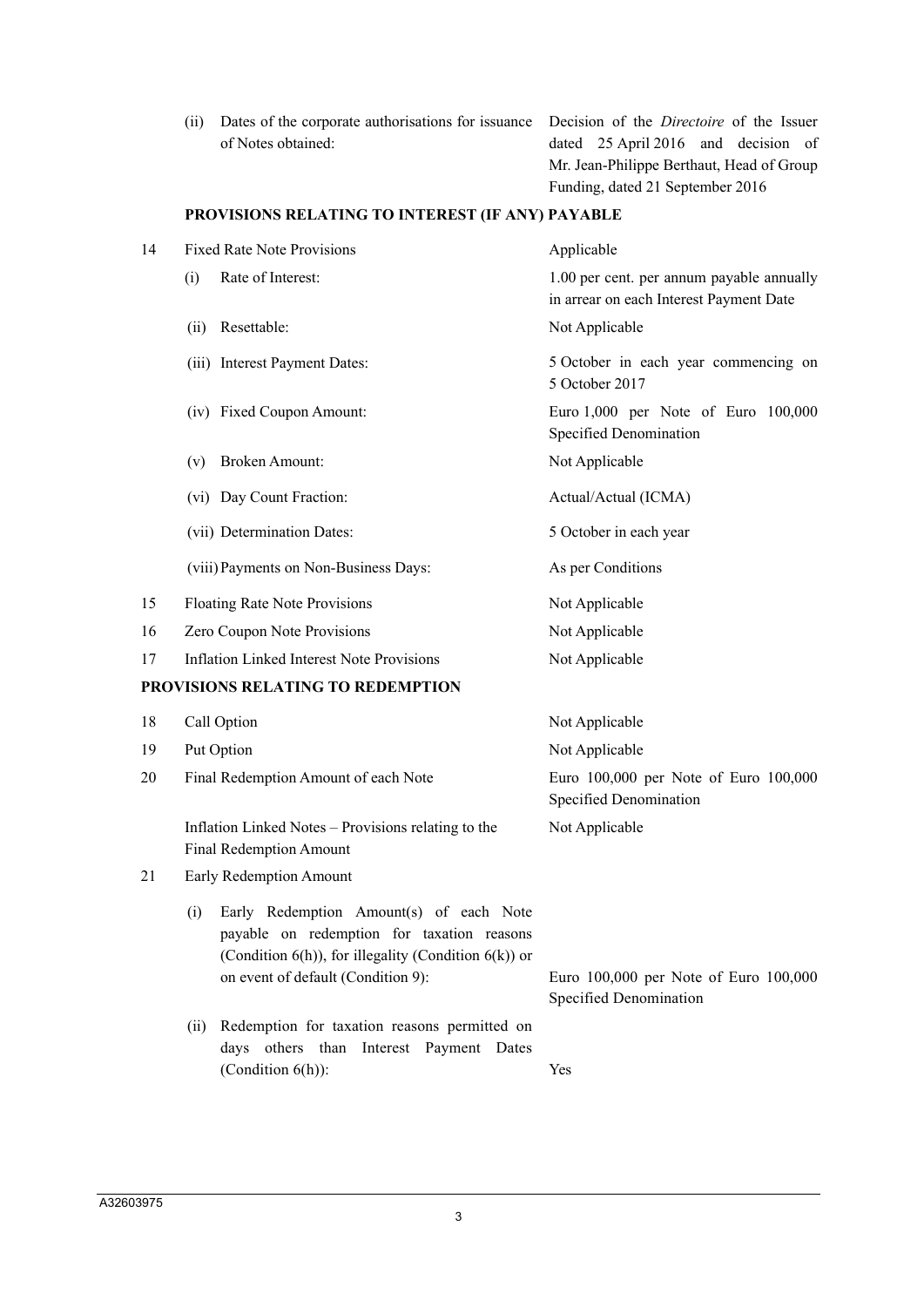(iii) Unmatured Coupons to become void upon early redemption (Materialised Bearer Notes only) (Condition 7(f)): Not Applicable

# **GENERAL PROVISIONS APPLICABLE TO THE NOTES**

|                                                                                                                         | Dematerialised Notes                                                                                                                                                                                                                                        |
|-------------------------------------------------------------------------------------------------------------------------|-------------------------------------------------------------------------------------------------------------------------------------------------------------------------------------------------------------------------------------------------------------|
| Form of Dematerialised Notes:<br>(i)                                                                                    | Bearer form (au porteur)                                                                                                                                                                                                                                    |
| Registration Agent:<br>(ii)                                                                                             | Not Applicable                                                                                                                                                                                                                                              |
| Temporary Global Certificate:<br>(iii)                                                                                  | Not Applicable                                                                                                                                                                                                                                              |
| Applicable TEFRA exemption:<br>(iv)                                                                                     | Not Applicable                                                                                                                                                                                                                                              |
| Financial Centre(s):                                                                                                    | Not Applicable                                                                                                                                                                                                                                              |
| Talons for future Coupons or Receipts to be attached to<br>Definitive Notes (and dates on which such Talons<br>mature): | Not Applicable                                                                                                                                                                                                                                              |
| Details relating to Instalment Notes: amount of each<br>instalment, date on which each payment is to be made:           | Not Applicable                                                                                                                                                                                                                                              |
| Redenomination provisions:                                                                                              | Not Applicable                                                                                                                                                                                                                                              |
| Purchase in accordance with Articles L.213-1 A and<br>D.213-1 A of the French Code monétaire et financier:              | Applicable                                                                                                                                                                                                                                                  |
| Consolidation provisions:                                                                                               | Not Applicable                                                                                                                                                                                                                                              |
| Masse:                                                                                                                  | Contractual Masse shall apply                                                                                                                                                                                                                               |
|                                                                                                                         | Name and address of the Representative:<br>SELARL MCM Avocat represented by<br>Maître Antoine Lachenaud<br>10, rue de Sèze<br>75009 Paris<br>France                                                                                                         |
|                                                                                                                         | and address of the<br>Name<br>alternate<br>Representative:<br>Maître Philippe Maisonneuve<br>Avocat<br>10, rue de Sèze<br>75009 Paris<br>France<br>The<br>Representative<br>will<br>receive<br>a<br>remuneration of Euro 2,000 (excluding<br>VAT) per year. |
|                                                                                                                         | Form of Notes:                                                                                                                                                                                                                                              |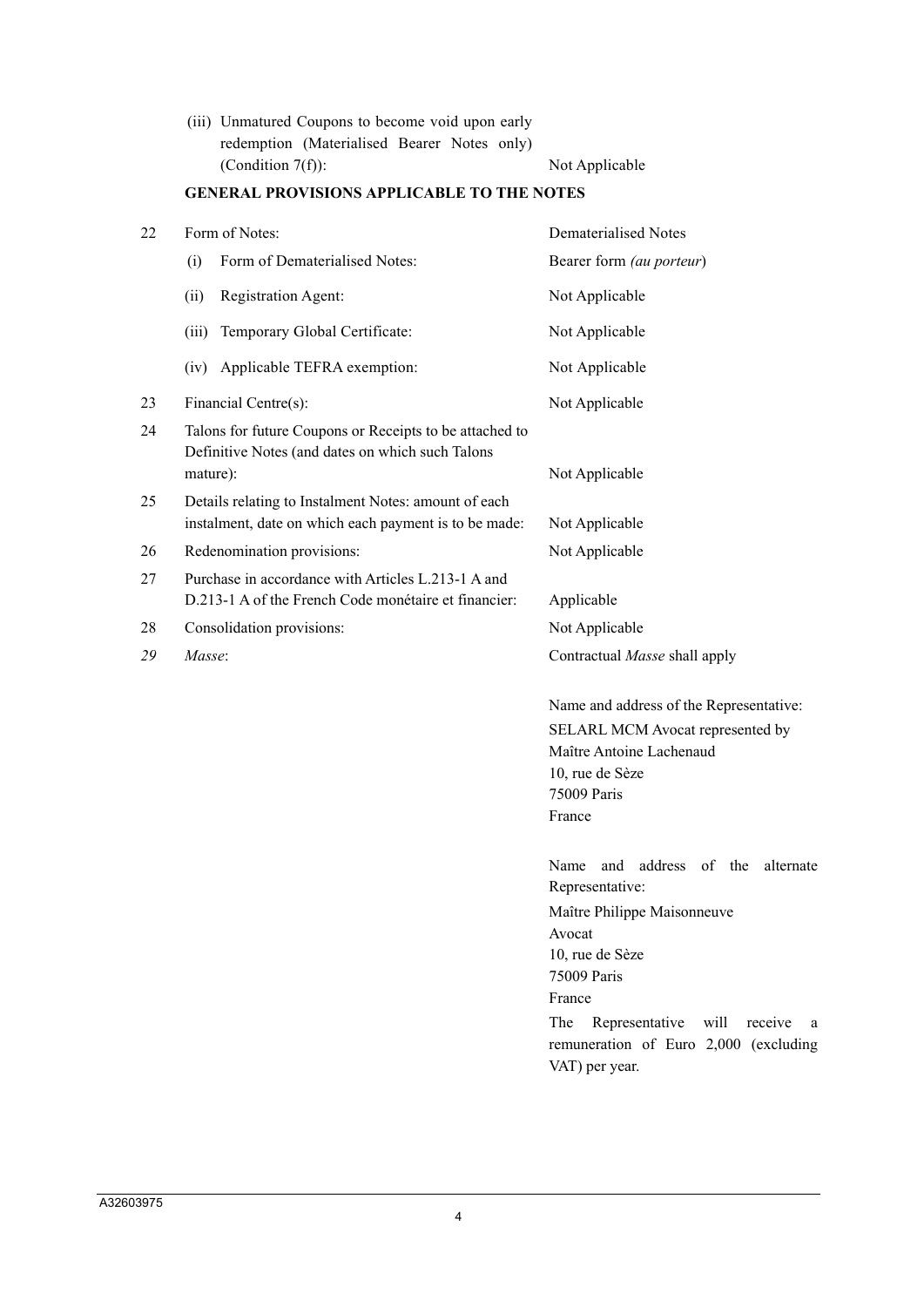## **RESPONSIBILITY**

The Issuer accepts responsibility for the information contained in these Final Terms.

Signed on behalf of BPCE

Duly represented by: Jean-Philippe Berthaut, Head of Group Funding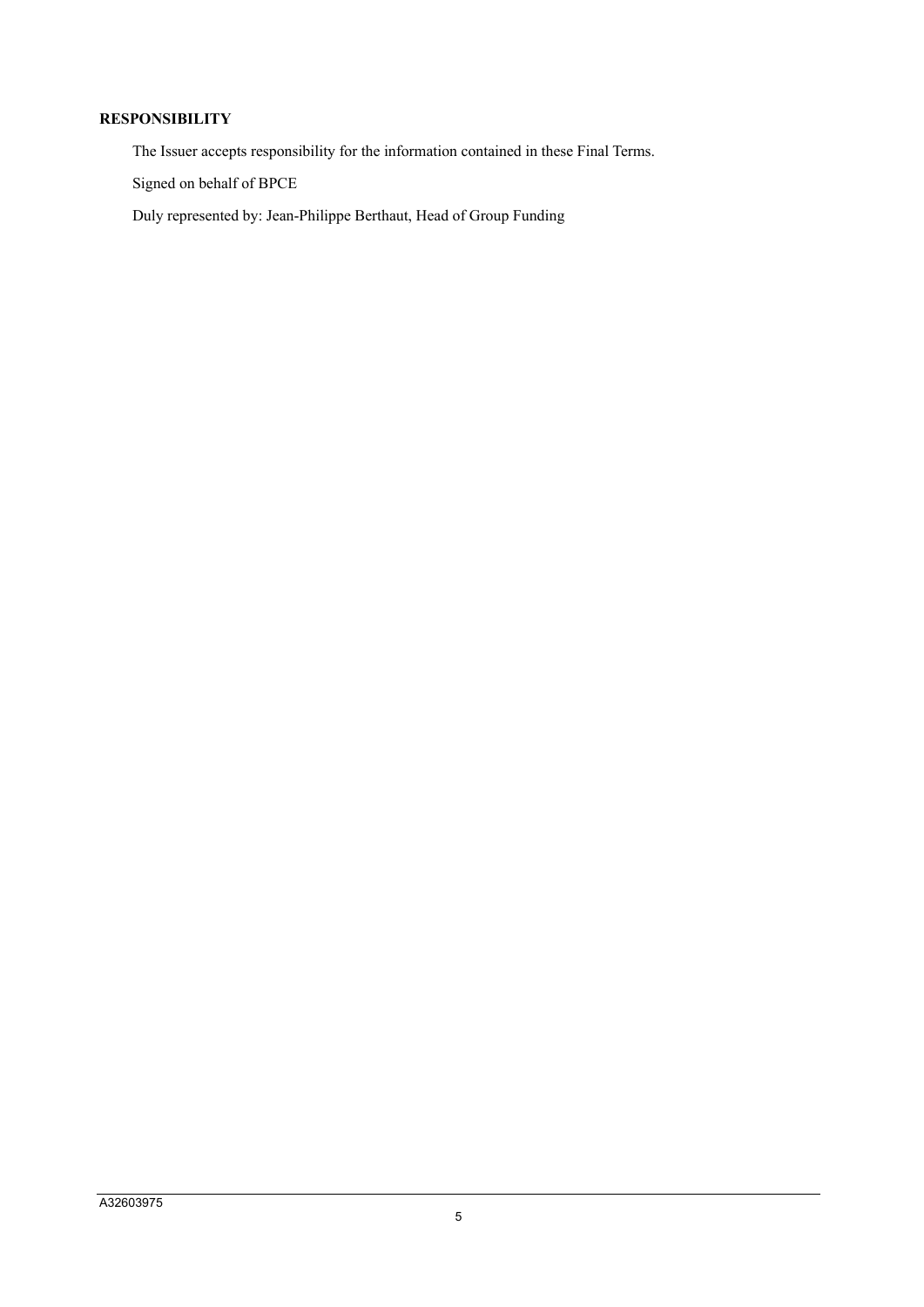## **PART B – OTHER INFORMATION**

## **1 LISTING AND ADMISSION TO TRADING**

| (i) |          |  | Listing and Admission to Application has been made by the Issuer (or on its behalf) for |
|-----|----------|--|-----------------------------------------------------------------------------------------|
|     | trading: |  | the Notes to be listed and admitted to trading on Euronext                              |
|     |          |  | Paris with effect from the Issue Date.                                                  |

(ii) Estimate of total expenses related to admission to trading: Euro 13,200 (including AMF fees**)**

### **2 RATINGS**

Ratings: The Notes to be issued are expected to be rated: Fitch: A Moody's Investor Services: A2 S&P: A

> Each of Fitch, Moodys Investor Services and S&P is established in the European Union and registered under Regulation (EC) No 1060/2009 as amended.

### **3 INTERESTS OF NATURAL AND LEGAL PERSONS INVOLVED IN THE ISSUE**

Save as discussed in "Subscription and Sale", so far as the Issuer is aware, no person involved in the offer of the Notes has an interest material to the offer.

## **4 YIELD**

| Indication of yield: | 1.042 per cent. per annum                                     |
|----------------------|---------------------------------------------------------------|
|                      | The yield is calculated at the Issue Date on the basis of the |
|                      | Issue Price. It is not an indication of future yield.         |

#### **5 OPERATIONAL INFORMATION**

| ISIN:                                                                                                                                            | FR0013204468   |  |  |  |
|--------------------------------------------------------------------------------------------------------------------------------------------------|----------------|--|--|--|
| Common Code:                                                                                                                                     | 149773762      |  |  |  |
| Depositaries:                                                                                                                                    |                |  |  |  |
| (i)<br>Euroclear France to act as<br>Central Depositary:                                                                                         | <b>Yes</b>     |  |  |  |
| (ii)<br>Common Depositary for<br>Euroclear and Clearstream<br>Luxembourg:                                                                        | N <sub>0</sub> |  |  |  |
| Any clearing system(s) other than<br>Euroclear<br>and Clearstream,<br>Luxembourg and the relevant<br>identification number(s):<br>Not Applicable |                |  |  |  |
|                                                                                                                                                  |                |  |  |  |